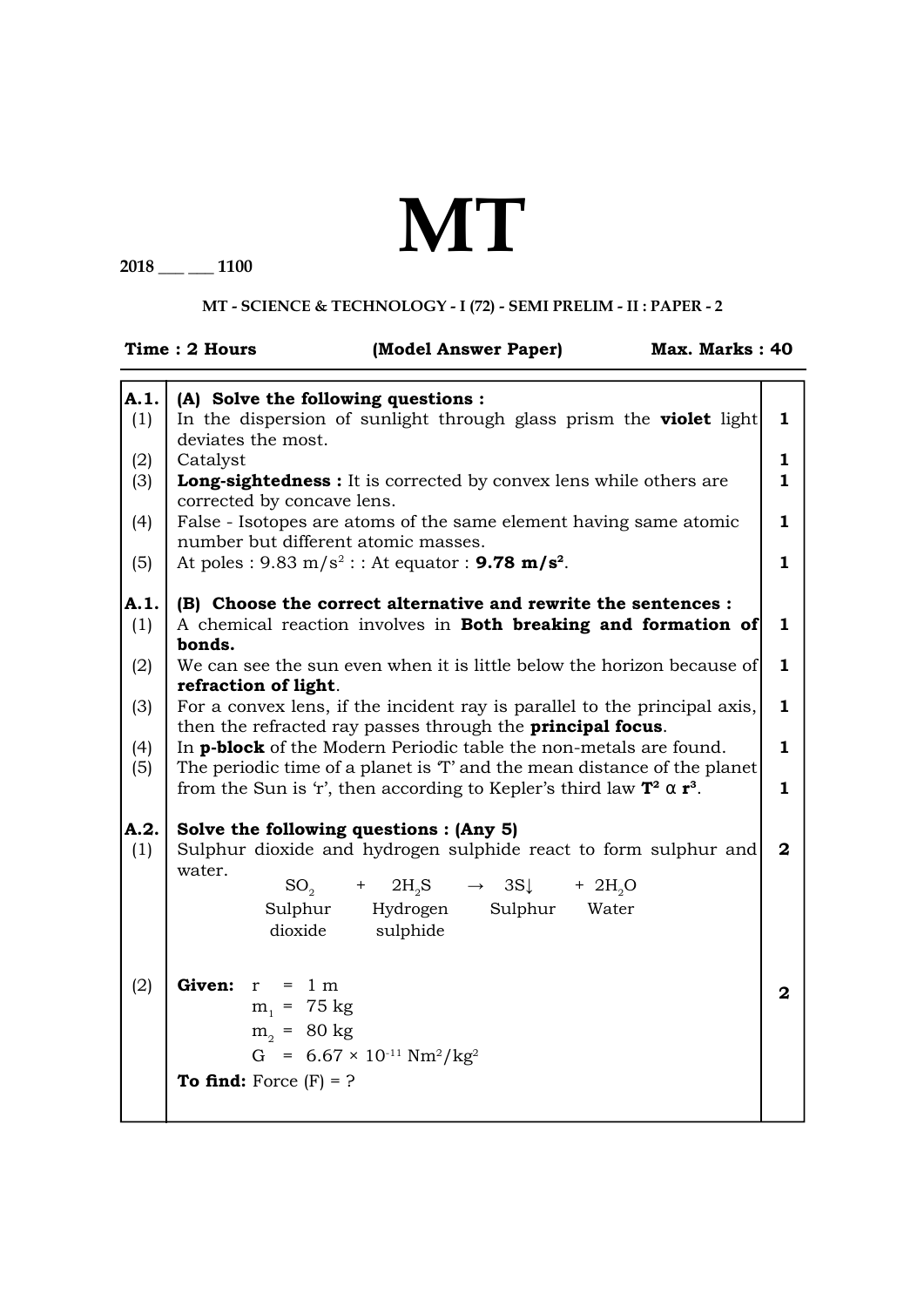|     | 2/MT                                                                                                        |                                                                                                               | <b>PAPER 2</b>   |
|-----|-------------------------------------------------------------------------------------------------------------|---------------------------------------------------------------------------------------------------------------|------------------|
|     | <b>Formula:</b> $F = \frac{Gm_1m_2}{r^2}$                                                                   |                                                                                                               |                  |
|     | Solution:                                                                                                   |                                                                                                               |                  |
|     |                                                                                                             |                                                                                                               |                  |
|     | $=\frac{6.67\times10^{-11}\times75\times80}{1^2}$<br>$\mathbf{F}$                                           |                                                                                                               |                  |
|     | $= 6.67 \times 10^{-11} \times (6 \times 10^3)$<br>$\mathbf{F}$                                             |                                                                                                               |                  |
|     | $= 40.02 \times 10^{-8}$                                                                                    |                                                                                                               |                  |
|     | $= 4.002 \times 10^{-7}$ N                                                                                  |                                                                                                               |                  |
|     | The gravitational force between Mahendra<br>and Virat is $4.002 \times 10^{-7}$ N                           |                                                                                                               |                  |
| (3) | <b>Inert gases and Normal Elements:</b>                                                                     |                                                                                                               | $\boldsymbol{2}$ |
|     | <b>Inert</b> gases                                                                                          | <b>Normal Elements</b>                                                                                        |                  |
|     | In the atoms of inert gases<br>(i)<br>all the shells are completely<br>filled including outermost<br>shell. | In the atoms of normal<br>(i)<br>elements, all shells are<br>completely filled except for<br>outermost shell. |                  |
|     | They are stable and<br>(ii)<br>chemically inert (i.e.<br>chemically non-reactive)                           | They are unstable and are<br>(ii)<br>chemically reactive.                                                     |                  |
|     | (iii) They are included in the<br>p-block of the Modern<br>Periodic table.                                  | (iii) They are included in the<br>s-block as well as p-block of<br>Modern Periodic table.                     |                  |
|     | (iv) They are placed in zero<br>group (Group 18) of the<br>Modern Periodic table.                           | (iv) These elements are placed in<br>groups $1, 2$ and $13$ to $17$ of<br>the Modern Periodic table.          |                  |
| (4) | A ray diagram for object position beyond $2F1$ for a convex lens.                                           |                                                                                                               | $\mathbf{2}$     |
|     | $B_2F_1$<br>$\overline{\mathrm{F}}_1$<br><b>Image position:</b> Between $F_2$ and $2F_2$                    | $F_{2}$<br>$\rm B'$<br>2F <sub>2</sub><br>A                                                                   |                  |
|     | Nature: Real, inverted and diminished.                                                                      |                                                                                                               |                  |
|     |                                                                                                             |                                                                                                               |                  |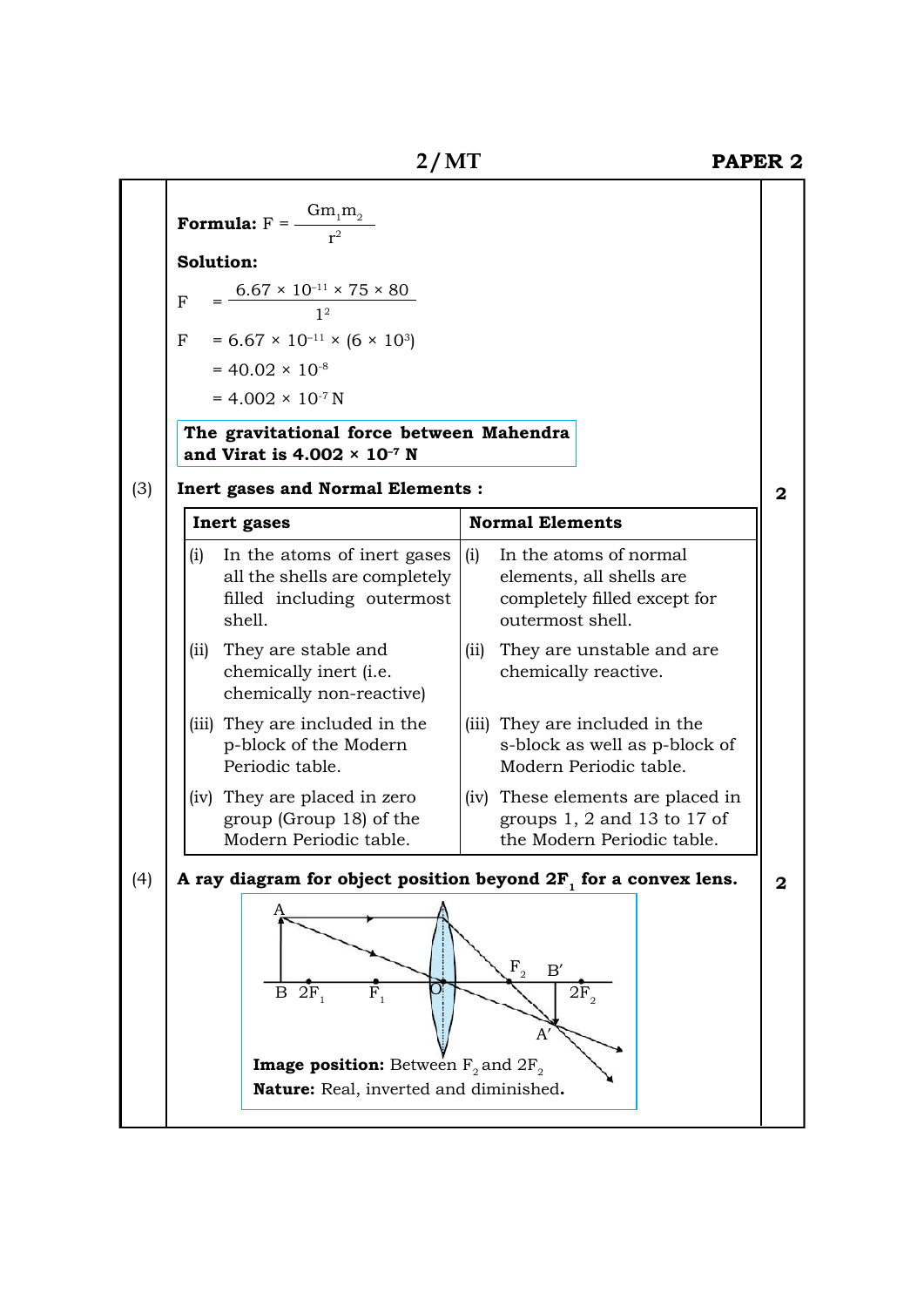|     |                                                                                                                                                                                                                                                                                                                                                                                                                                                                                                                                                                                                                                                            |                                | 3/MT                 |                             |   |                | <b>PAPER 2</b>                                                   |                  |
|-----|------------------------------------------------------------------------------------------------------------------------------------------------------------------------------------------------------------------------------------------------------------------------------------------------------------------------------------------------------------------------------------------------------------------------------------------------------------------------------------------------------------------------------------------------------------------------------------------------------------------------------------------------------------|--------------------------------|----------------------|-----------------------------|---|----------------|------------------------------------------------------------------|------------------|
| (5) | (i)<br>calcium oxide (quick lime) and carbon dioxide.                                                                                                                                                                                                                                                                                                                                                                                                                                                                                                                                                                                                      |                                |                      |                             |   |                | On heating limestone, it undergoes thermal decomposition to form | $\boldsymbol{2}$ |
|     | $\text{CaCO}_{_{3(s)}} \longrightarrow \text{CaO}_{_{(s)}} + \text{CO}_{_2}^{\ }$                                                                                                                                                                                                                                                                                                                                                                                                                                                                                                                                                                          | quick lime                     |                      |                             |   |                |                                                                  |                  |
|     | (ii)                                                                                                                                                                                                                                                                                                                                                                                                                                                                                                                                                                                                                                                       |                                |                      |                             |   |                |                                                                  |                  |
|     | Calcium oxide dissolved in water forms calcium hydroxide (lime<br>water).<br>CaO <sub>(s)</sub> + $H_2O_{(l)} \rightarrow$ Ca(OH) <sub>2(aq)</sub><br>Calcium<br>hydroxide                                                                                                                                                                                                                                                                                                                                                                                                                                                                                 |                                |                      |                             |   |                |                                                                  |                  |
| (6) | (iii) When carbon dioxide is passed through lime water it turns milky<br>due to formation of white precipitate of calcium carbonate.<br>$Ca(OH)_{2(aq)}$ + $CO_{2(g)}$ $\rightarrow$ $CaCO_{3(s)}^{\dagger}$ + $H_2O_{(l)}$                                                                                                                                                                                                                                                                                                                                                                                                                                |                                | Calcium<br>carbonate |                             |   |                |                                                                  | $\mathbf 2$      |
|     | Name of the                                                                                                                                                                                                                                                                                                                                                                                                                                                                                                                                                                                                                                                | <b>Atomic</b><br><b>Symbol</b> |                      | Electronic<br>Configuration |   |                |                                                                  |                  |
|     | element                                                                                                                                                                                                                                                                                                                                                                                                                                                                                                                                                                                                                                                    |                                | <b>Number</b>        | K                           | L | M              |                                                                  |                  |
|     | Aluminium                                                                                                                                                                                                                                                                                                                                                                                                                                                                                                                                                                                                                                                  | Al                             | 13                   | 2                           | 8 | 3              |                                                                  |                  |
|     | Silicon                                                                                                                                                                                                                                                                                                                                                                                                                                                                                                                                                                                                                                                    | Si                             | 14                   | $\overline{2}$              | 8 | 4              |                                                                  |                  |
|     | Sodium                                                                                                                                                                                                                                                                                                                                                                                                                                                                                                                                                                                                                                                     | Na                             | 11                   | 2                           | 8 | 1              |                                                                  |                  |
|     | Magnesium                                                                                                                                                                                                                                                                                                                                                                                                                                                                                                                                                                                                                                                  | Mg                             | 12                   | 2                           | 8 | $\overline{2}$ |                                                                  |                  |
|     | Sulphur                                                                                                                                                                                                                                                                                                                                                                                                                                                                                                                                                                                                                                                    | S                              | 16                   | $\overline{2}$              | 8 | 6              |                                                                  |                  |
|     | All the elements given belong to period 3. Metallic character of an<br>element can be defined as how readily an atom can lose electron.<br>From left to right across a period, metallic character decreases. This<br>is because, electrons are added to the same shell, and hence, these<br>electrons experience greater pull from the Nucleus, thus atomic<br>size decreases, and it becomes difficult to remove an electron from<br>the atom. As in Sodium $(2,8,1)$ , only one electron is present in the<br>outermost orbit. So it easily loses this one electron because of weaker<br>Nuclear attraction, so it possesses highest metallic character. |                                |                      |                             |   |                |                                                                  |                  |
| (7) | Given:<br>Given: ${}_{w}n_{vac}$ = 1.36<br>$v_{vac}$ = 3 × 10 <sup>8</sup> m/s<br>To find: $v_{w}$ = ?                                                                                                                                                                                                                                                                                                                                                                                                                                                                                                                                                     |                                |                      |                             |   |                |                                                                  | $\mathbf{2}$     |
|     | <b>Formula:</b> $\sum_{w} n_{vac} = \frac{V_{vac}}{V_{inc}}$                                                                                                                                                                                                                                                                                                                                                                                                                                                                                                                                                                                               |                                |                      |                             |   |                |                                                                  |                  |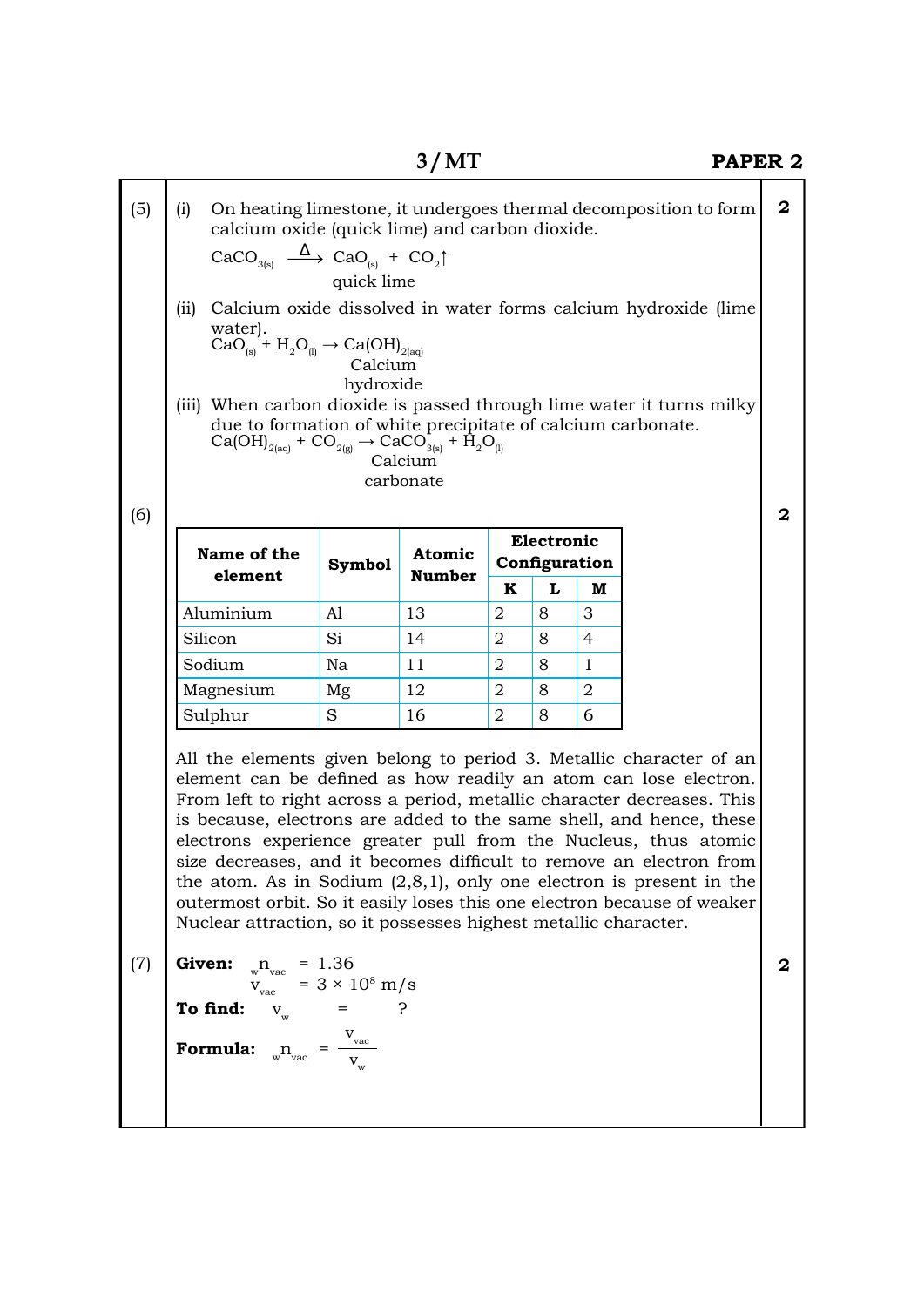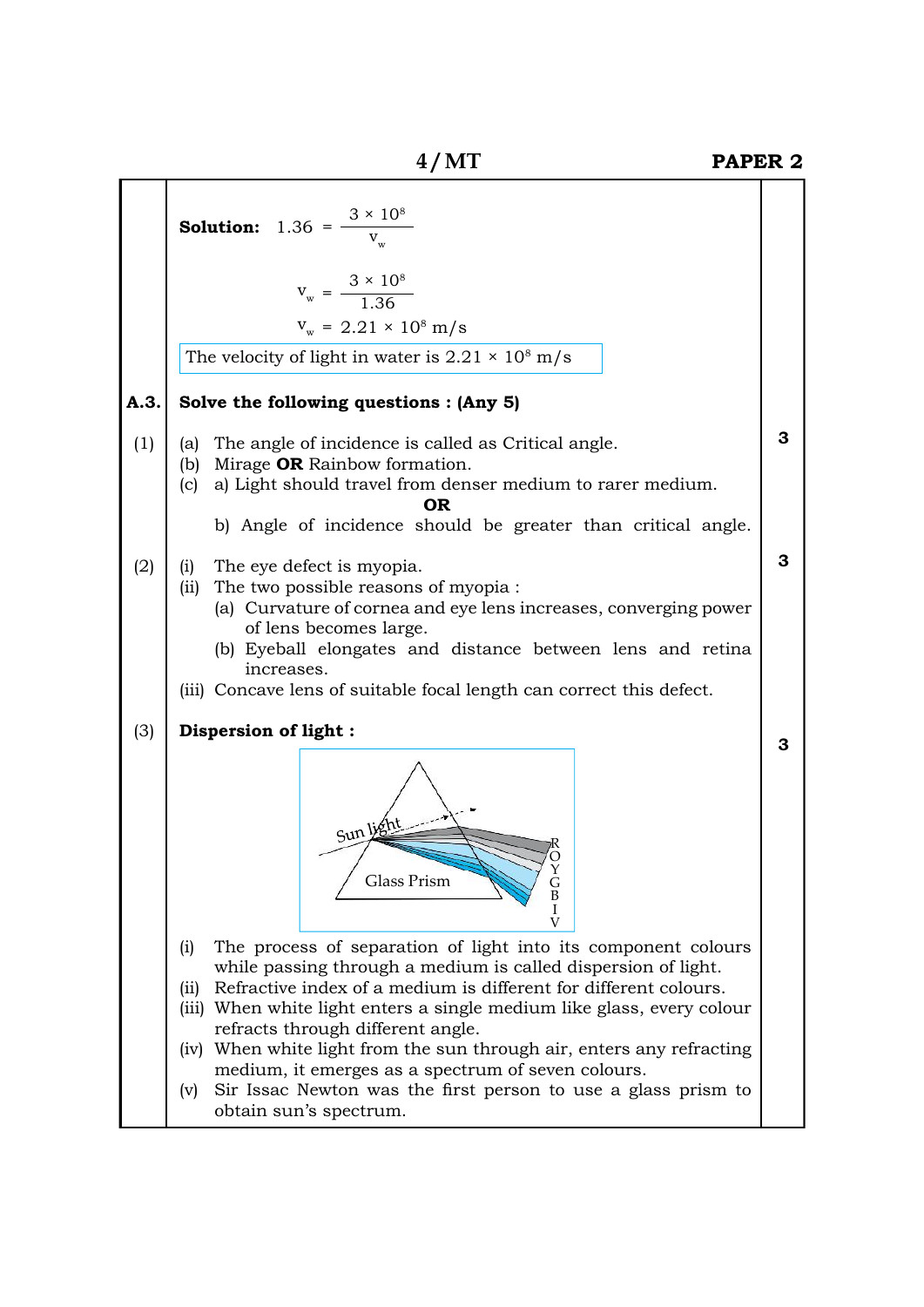| (4)         | When oxidation and reduction take place simultaneously in a given<br>reaction it is termed as Redox reaction. During oxidation a reactant<br>combines with oxygen or loses hydrogen and during reduction it gains<br>hydrogen or loses oxygen.<br>Example of Redox reaction:<br>oxidation ( $O_2$ added)<br>$2H_2S + SO_2 \rightarrow 3S + 2H_2O$<br>reduction $(O_2 \text{ lost})$<br>In the above reaction, $SO_2$ is reduced and $H_2S$ is oxidised.                                                                                                                                                                                                                                                             | 3              |  |
|-------------|---------------------------------------------------------------------------------------------------------------------------------------------------------------------------------------------------------------------------------------------------------------------------------------------------------------------------------------------------------------------------------------------------------------------------------------------------------------------------------------------------------------------------------------------------------------------------------------------------------------------------------------------------------------------------------------------------------------------|----------------|--|
| (5)         | Gravitational force is directly proportional to product of masses.<br>(i)<br>(ii) Gravitational force is inversely proportional to square of the<br>distance.<br>(iii) G is universal constant of gravitation. Therefore its value remains<br>the same even on moon i.e. $6.67 \times 10^{-11}$ Nm <sup>2</sup> /kg <sup>2</sup>                                                                                                                                                                                                                                                                                                                                                                                    | 3              |  |
| (6)         | <b>Endothermic Reaction:</b><br>A reaction in which heat is either absorbed from the surrounding or<br>has to be supplied continuously from outside is called as endothermic<br>reaction. e.g. melting of ice, dissolution of potassium nitrate in water.<br>During the process of dissolution of potassium nitrate (KNO <sub>3</sub> ) in water,<br>heat from the surroundings is absorbed and therefore the temperature<br>of the resulting solution is less. The process in which heat is absorbed<br>from outside is called endothermic process.<br>$\text{KNO}_{3(s)}$ + $\text{H}_{2}\text{O}_{(l)}$ + Heat $\rightarrow$ $\text{KNO}_{3(aq)}$<br>Potassium Water<br>Potassium Nitrate<br>Nitrate<br>solution | 3              |  |
| (7)         | All elements in a group have the same number of electrons in the<br>outermost shell. Therefore, down the group, valency remains the<br>same. Valency of group 1 elements is 1 and that of group 2 elements<br>is 2. The valency of group 18 elements is zero because they are noble<br>gases with completed outermost shell.                                                                                                                                                                                                                                                                                                                                                                                        | 3              |  |
| A.4.<br>(1) | Solve the following questions : (Any 1)<br><b>Step 1:</b> Write the equation and then count the number of atoms<br>(a)<br>of each element on the R.H.S. and L.H.S. of the arrow.                                                                                                                                                                                                                                                                                                                                                                                                                                                                                                                                    | $\overline{2}$ |  |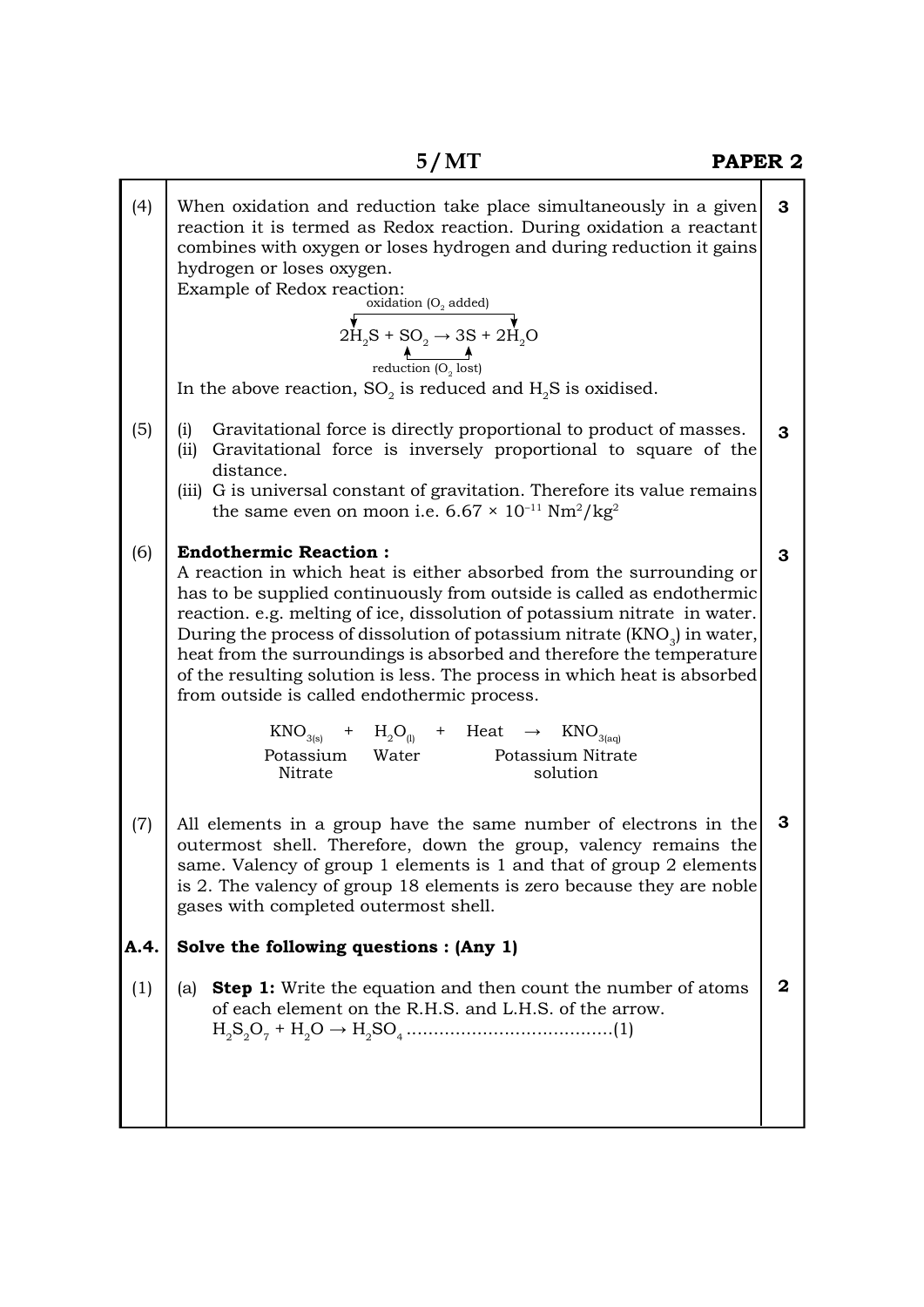**6 / MT PAPER 2**

|                                                                                                        | <b>Elements</b>                                                                                           | No. of atoms<br>in reactants<br>(L.H.S.)                                                                                                                                                                 | No. of atoms<br>in products<br>(R.H.S.)                                                                                                                                                                                                                                                                                                         |   |
|--------------------------------------------------------------------------------------------------------|-----------------------------------------------------------------------------------------------------------|----------------------------------------------------------------------------------------------------------------------------------------------------------------------------------------------------------|-------------------------------------------------------------------------------------------------------------------------------------------------------------------------------------------------------------------------------------------------------------------------------------------------------------------------------------------------|---|
|                                                                                                        | H                                                                                                         | 4                                                                                                                                                                                                        | 2                                                                                                                                                                                                                                                                                                                                               |   |
|                                                                                                        | S                                                                                                         | 2                                                                                                                                                                                                        | 1                                                                                                                                                                                                                                                                                                                                               |   |
|                                                                                                        | $\Omega$                                                                                                  | 8                                                                                                                                                                                                        | 4                                                                                                                                                                                                                                                                                                                                               |   |
| sides are not the same.<br>coefficient 2 for $H_2SO_4$<br>Now the equation becomes.                    |                                                                                                           |                                                                                                                                                                                                          | <b>Step 2:</b> Check whether no. of atoms on both sides is equal. It is seen<br>from the above table number of atoms of all the elements on the two<br><b>Step 3:</b> To balance the number of atom on both sides. We write<br>Now see that the number of atoms of each elements are equal on both                                              |   |
| sides.                                                                                                 | <b>Elements</b>                                                                                           | No. of atoms<br>in reactants                                                                                                                                                                             | No. of atoms<br>in products                                                                                                                                                                                                                                                                                                                     |   |
|                                                                                                        | H                                                                                                         | 4                                                                                                                                                                                                        | 4                                                                                                                                                                                                                                                                                                                                               |   |
|                                                                                                        | S                                                                                                         | 2                                                                                                                                                                                                        | 2                                                                                                                                                                                                                                                                                                                                               |   |
|                                                                                                        | Ω                                                                                                         | 8<br>Hence, the equation $(2)$ is a balanced equation.                                                                                                                                                   | 8                                                                                                                                                                                                                                                                                                                                               |   |
| (i)<br>different bonds.<br>(b)<br>gas is liberated and water soluble salts of their metals are formed. | Nature of the reactants:<br>$2Al + 6HCl \rightarrow 2AlCl3 + 3H2$<br>$Zn + 2HCl \rightarrow ZnCl_2 + H_2$ | The rate of reaction depends upon the following factors.<br>(a) $2NO_{(g)} + O_{2(g)} \rightarrow 2NO_{2(g)} \longrightarrow$ Fast<br>$2CO_{(g)} + O_{2(g)} \rightarrow 2CO_{2(g)} \longrightarrow$ Slow | These reactions appear to be similar but the first is fast while<br>second is slow. This is due to the difference in the amounts of<br>energies which are required for breaking up of different bonds<br>and different amounts of energies are released in the formation of<br>On reaction of both Al and Zn with dilute hydrochloric acid $H2$ | 3 |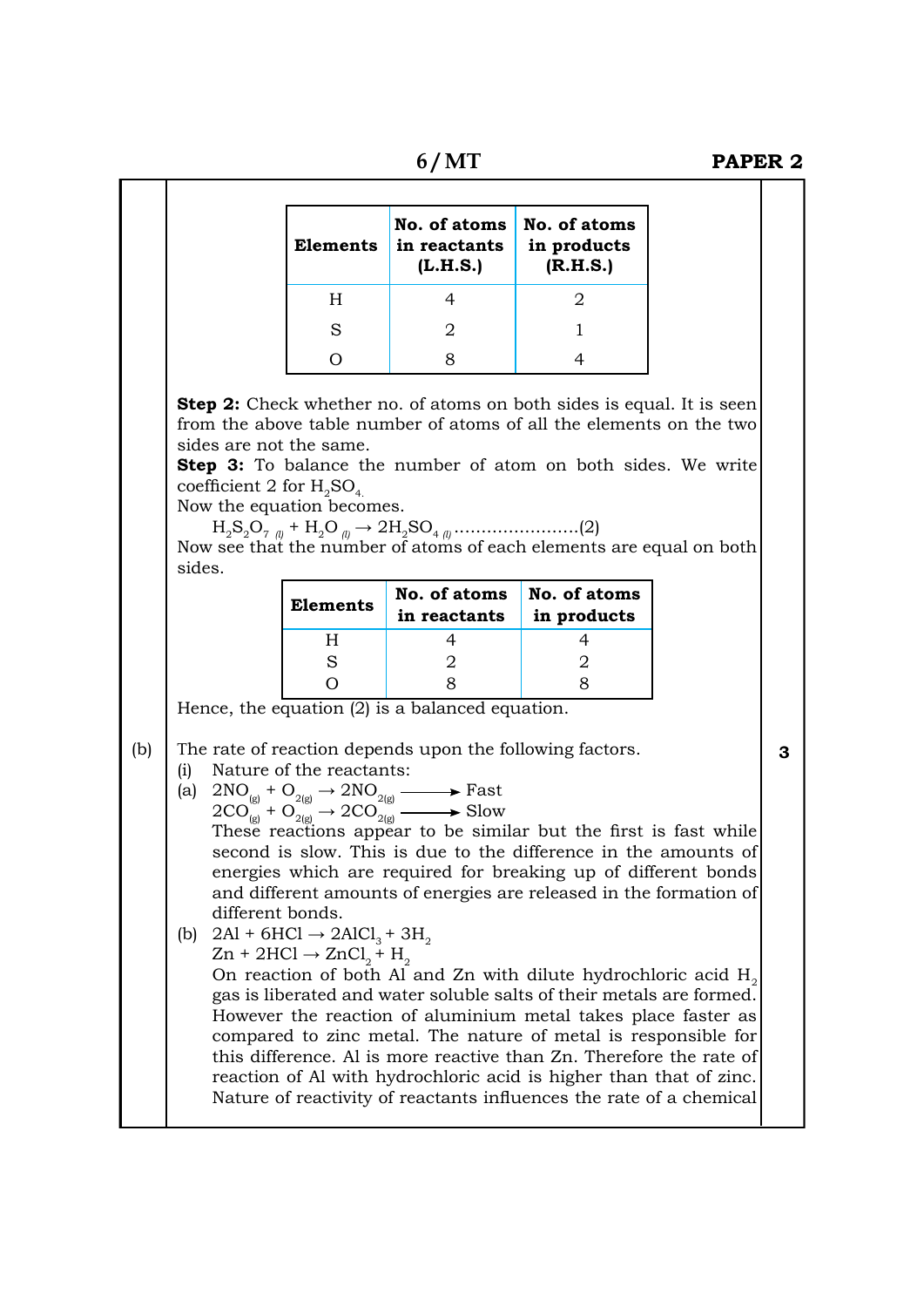|     | reaction.<br>Concentration of the reactants:<br>(ii)<br>Greater the concentration of the reactants, faster is the reactions<br>conversely, as the concentrations of the reactants decreases<br>the rate of reaction also decreases Dilute HCl reacts slowly with<br>$CaCO3$ and thereby CaCO <sub>3</sub> disappears slowly and CO <sub>2</sub> also liberate<br>slowly. On the other hand the reaction with concentrated HCl<br>takes place rapidly and CaCO <sub>3</sub> disappears fast. Concentrated acid<br>reacts faster than dilute acid, which means that rate of reaction<br>is proportional to the concentration of reactants. |   |  |  |  |
|-----|------------------------------------------------------------------------------------------------------------------------------------------------------------------------------------------------------------------------------------------------------------------------------------------------------------------------------------------------------------------------------------------------------------------------------------------------------------------------------------------------------------------------------------------------------------------------------------------------------------------------------------------|---|--|--|--|
|     | (iii) Temperature:<br>The rate of reaction increases with increases of temperature. In<br>most of the cases, the rate of reaction becomes nearly double for<br>10k rise of temperature. In some cases, reactions do not take<br>place at room temperature but take place at higher temperature.                                                                                                                                                                                                                                                                                                                                          |   |  |  |  |
|     | (iv) Presence of catalyst:<br>A catalyst generally increases the speed of a reaction without itself<br>being consumed in the reaction. In case of reverse reactions, a<br>catalyst helps to attain the equilibrium quickly without disturbing<br>the state of equilibrium.                                                                                                                                                                                                                                                                                                                                                               |   |  |  |  |
|     | Size of the particles of reactants:<br>(v)<br>For a reaction involving a solid reactant or catalyst, the smaller is<br>the particle size, greater is the surface area, and the faster is the<br>reaction.                                                                                                                                                                                                                                                                                                                                                                                                                                |   |  |  |  |
|     | (vi) Presence of light:<br>Some reactions do not take place in the dark but can take place<br>in the presence of light like photosynthesis or photochemical<br>reactions.                                                                                                                                                                                                                                                                                                                                                                                                                                                                |   |  |  |  |
| (2) | <b>Escape velocity</b> : The minimum initial velocity needed by an object<br>projected upwards to overcome Earths gravitational force and not fall<br>back on Earth is called escape velocity.                                                                                                                                                                                                                                                                                                                                                                                                                                           | 5 |  |  |  |
|     | On surface of Earth                                                                                                                                                                                                                                                                                                                                                                                                                                                                                                                                                                                                                      |   |  |  |  |
|     | (A) K.E. = $\frac{1}{2}mv_{\text{esc}}^2$                                                                                                                                                                                                                                                                                                                                                                                                                                                                                                                                                                                                |   |  |  |  |
|     | $P.E. = -\frac{GMm}{R}$<br>(B)                                                                                                                                                                                                                                                                                                                                                                                                                                                                                                                                                                                                           |   |  |  |  |
|     | (C) T.E. = P.E. + K.E.                                                                                                                                                                                                                                                                                                                                                                                                                                                                                                                                                                                                                   |   |  |  |  |
|     | $E_1 = \frac{1}{2} mv_{esc}^2 - \frac{GMm}{R}$                                                                                                                                                                                                                                                                                                                                                                                                                                                                                                                                                                                           |   |  |  |  |
|     | At infinity                                                                                                                                                                                                                                                                                                                                                                                                                                                                                                                                                                                                                              |   |  |  |  |
|     | $(A)$ K.E. = 0                                                                                                                                                                                                                                                                                                                                                                                                                                                                                                                                                                                                                           |   |  |  |  |